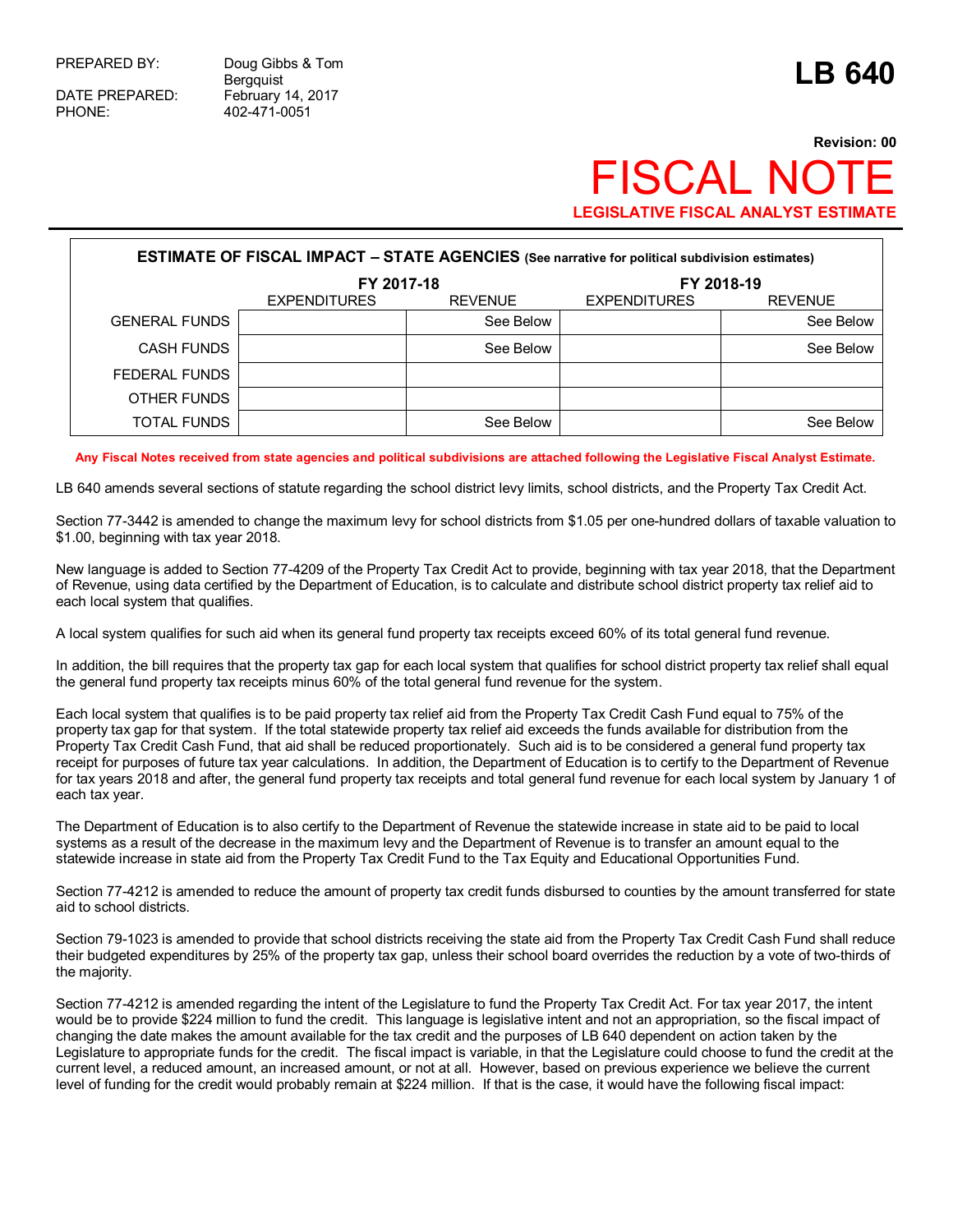|                                                                             | FY2017-18:          |        | FY2018-19:  |               | FY2019-20:                        |
|-----------------------------------------------------------------------------|---------------------|--------|-------------|---------------|-----------------------------------|
| Equalization Aid:<br>School District Property Tax Relief Aid:               | \$<br>\$            | 0<br>0 | $\mathbf S$ | 0<br>0        | 61,686,379<br>\$<br>\$102,155,267 |
| Total Aid Change:                                                           | \$                  | 0      | \$          | 0             | \$163,841,646                     |
| Property Tax Credit (current appropriation):<br>Less: LB 640 increased aid: | \$224,000,000<br>\$ |        | \$          | \$224,000,000 | \$224,000,000<br>(\$163,841,646)  |
| Remainder for Property Tax Credit:                                          | \$224,000,000       |        |             | \$224,000,000 | 60,158,364<br>\$                  |

The Department of Revenue indicates that the cost to implement the provisions of LB 640 will be minimal.

We have no basis to disagree with the Department of Revenue's estimate of cost.

## ADMINISTRATIVE SERVICES STATE BUDGET DIVISION: REVIEW OF AGENCY & POLT. SUB. RESPONSES

| LB: 640<br>AGENCY/POLT. SUB: Department of Education<br>AM:                                       |  |  |  |  |  |
|---------------------------------------------------------------------------------------------------|--|--|--|--|--|
| REVIEWED BY: James Van Bruggen<br>DATE: 1/30/17<br>PHONE: (402) 471-4179                          |  |  |  |  |  |
| COMMENTS: The estimated fiscal impact provided by the Department of Education appears reasonable. |  |  |  |  |  |

| ADMINISTRATIVE SERVICES STATE BUDGET DIVISION: REVIEW OF AGENCY & POLT. SUB. RESPONSES               |     |                                         |  |  |  |
|------------------------------------------------------------------------------------------------------|-----|-----------------------------------------|--|--|--|
| LB: 640                                                                                              | AM: | AGENCY/POLT. SUB: Department of Revenue |  |  |  |
| REVIEWED BY: James Van Bruggen<br>DATE: 2/13/17<br>PHONE: (402) 471-4179                             |     |                                         |  |  |  |
| COMMENTS: Agree with the Department of Revenue's statement of minimal fiscal impact to their agency. |     |                                         |  |  |  |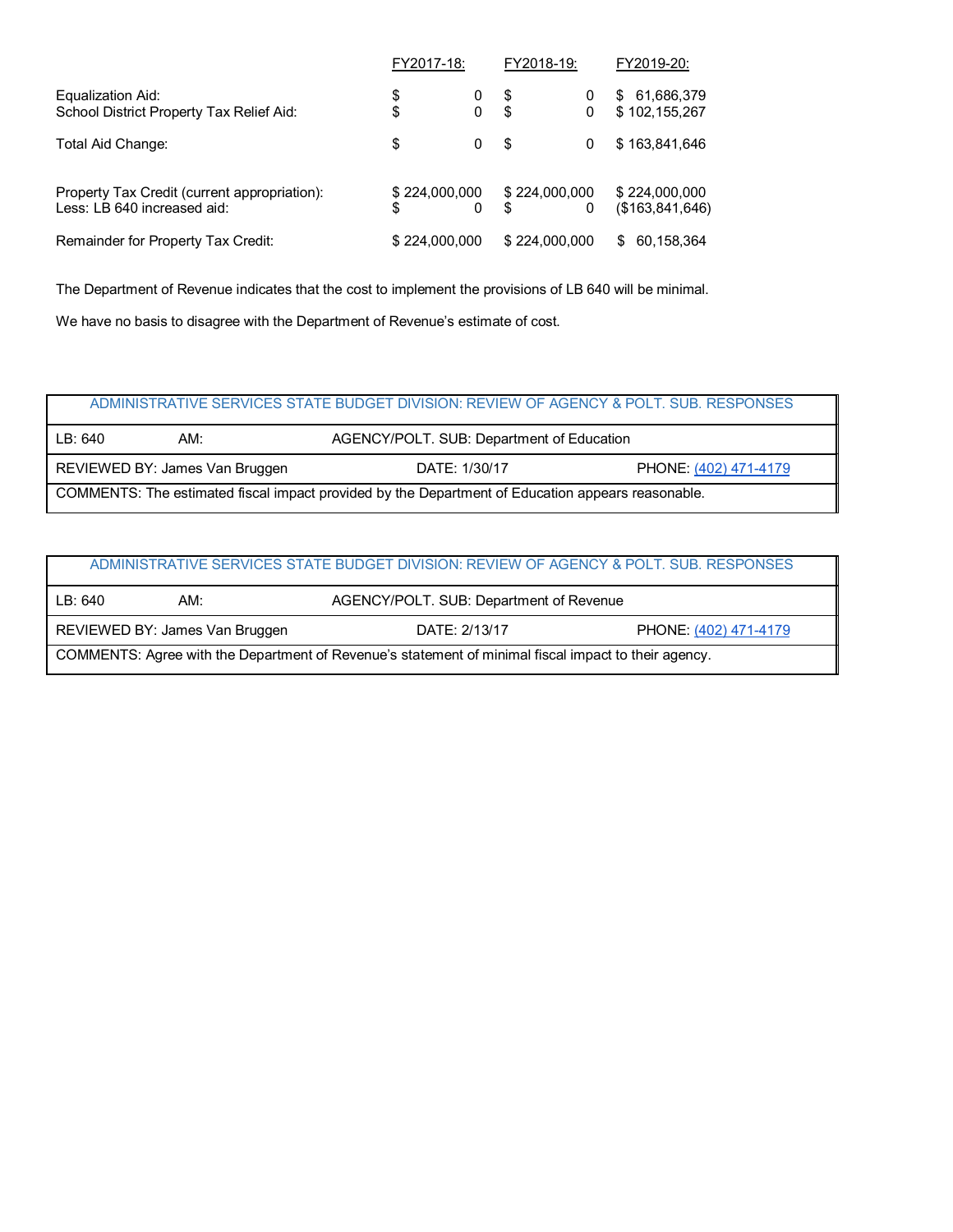## **LB 640 Fiscal Note 2017**

| <b>State Agency Estimate</b>             |              |                |              |         |                 |              |  |
|------------------------------------------|--------------|----------------|--------------|---------|-----------------|--------------|--|
| State Agency Name: Department of Revenue |              |                |              |         | Date Due LFA:   | 2/14/2017    |  |
| Approved by: Tony Fulton                 |              | Date Prepared: | 2/10/2017    |         | Phone: 471-5896 |              |  |
|                                          | FY 2017-2018 |                | FY 2018-2019 |         |                 | FY 2019-2020 |  |
|                                          | Expenditures | Revenue        | Expenditures | Revenue | Expenditures    | Revenue      |  |
| General Funds                            |              | \$0            |              | \$0     |                 | \$0          |  |
| Cash Funds                               |              |                |              |         |                 |              |  |
| Federal Funds                            |              |                |              |         |                 |              |  |
| Other Funds                              |              |                |              |         |                 |              |  |
| <b>Total Funds</b>                       |              | \$ 0           |              | \$0     |                 | \$0          |  |
|                                          |              |                |              |         |                 |              |  |

LB 640 amends Neb. Rev. Stat. § 77-3442 to lower the maximum levy for school districts from \$1.05 for tax years prior to 2018 to \$1.00 for tax year 2018 and each tax year thereafter.

This bill also amends § 77-4209 to revise the formula for the property tax credit. For tax year 2018 and each tax year thereafter, the Department of Revenue will calculate the "school district property tax relief aid" for each local system that qualifies. A local system qualifies when the general fund property tax receipts exceed 60% of the total general fund revenue for that system (as certified by the Department of Education). The difference between the general fund property tax receipts and 60% of the general fund revenue is the "property tax gap." Each local system that qualifies for relief aid shall be paid 75% of their property tax gap. If the statewide total relief aid in a year exceeds the funds available in the Property Tax Credit Fund, the aid will be reduced proportionately for each system receiving aid for that year. On January 1, the Department of Education will certify to the Department of Revenue the general fund property tax receipts and total general fund revenue for each local system for the most recent complete data year.

This bill requires the Department of Education to certify the statewide increase in state aid to be paid to local systems as a result of the decrease in the maximum levy to the Department of Revenue. The Department of Revenue shall transfer an equal amount of the statewide increase in state aid from the Property Tax Credit Fund to the Tax Equity and Educational Opportunities Support Act Fund.

This bill also amends § 77-4212 to decrease the amount of property tax relief funds distributed to the counties by the amount distributed to the local systems. It also amends § 79-1023 for school districts receiving the property tax credit monies, their budget expenditures are to be reduced by 25% of the property tax gap unless the school board passes by a 2/3 majority vote to override the reduction at least 30 days prior to the annual budget approval.

This bill will have an effect on TEEOSA, which will have a corresponding impact on General Fund expenditures.

It is estimated that there will be minimal costs to the Department to implement this bill.

| <b>Major Objects of Expenditure</b> |                             |                |                |                       |                                  |                              |                                |
|-------------------------------------|-----------------------------|----------------|----------------|-----------------------|----------------------------------|------------------------------|--------------------------------|
| <b>Class Code</b>                   | <b>Classification Title</b> | $17-18$<br>FTE | $18-19$<br>FTE | $19-20$<br><b>FTE</b> | $17 - 18$<br><b>Expenditures</b> | 18-19<br><b>Expenditures</b> | $19-20$<br><b>Expenditures</b> |
|                                     |                             |                |                |                       |                                  |                              |                                |
|                                     |                             |                |                |                       |                                  |                              |                                |
|                                     |                             |                |                |                       |                                  |                              |                                |
|                                     |                             |                |                |                       |                                  |                              |                                |
| Benefits.                           |                             |                |                |                       |                                  |                              |                                |
|                                     |                             |                |                |                       |                                  |                              |                                |
|                                     |                             |                |                |                       |                                  |                              |                                |
|                                     |                             |                |                |                       |                                  |                              |                                |
|                                     |                             |                |                |                       |                                  |                              |                                |
|                                     |                             |                |                |                       |                                  |                              |                                |
|                                     |                             |                |                |                       |                                  |                              |                                |